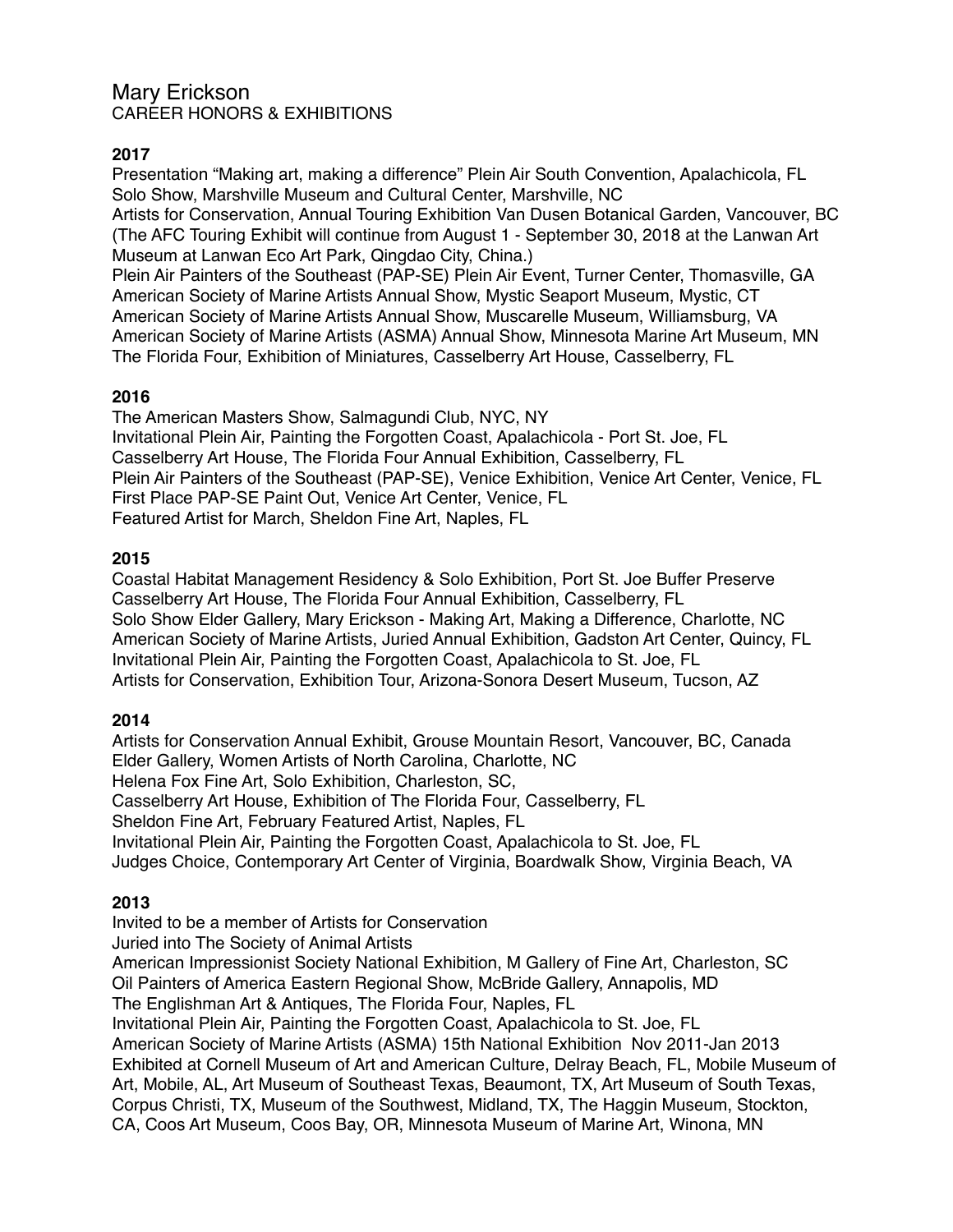# **2012**

Elected Member of PAP-SE (Plein Air Painters of the South East) Bennington Center for the Arts, Impressions of New England, Sept 2012 Invitational Plein Air, Painting the Forgotten Coast, Apalachicola to St. Joe, FL

## **2011**

Awarded Signature Membership, American Society of Marine Artists(ASMA) Best in Show, Callaway Gardens Plein Air Event, Jean Stern, awards judge, Pine Mountain, GA Invitational Plein Air, Painting the Forgotten Coast, Apalachicola to St. Joe, FL

## **2010**

Award of Excellence, Under the Oaks, Whalehead Club, Corolla, NC Artists' Choice, Village Green Paint out, Cashiers, NC Peoples' Choice Quick Draw, Village Green Paint out, Cashiers, NC Merit Award, Paint Out in Paradise, Venice, FL Invitational Plein Air, Painting the Forgotten Coast, Apalachicola to St. Joe, FL Award of Excellence, Paint the Town Plein Air Invitational, Alla Prima Fine Art, St. Pete, FL Wisconsin Maritime Museum, Between the Shining Seas, American Society of Marine Artists Minnesota Marine Art Museum, ASMA juried exhibition, Between the Shining Seas

## **2009**

Winner, Showcase Your State - Massachusetts, American Artist Magazine Patron Award, Isle of Eight Flags Juried Festival, Fernandina Beach, FL Best in Show, Paint Out in Paradise, Venice, FL Best in Show, Paint the Town, St. Pete, FL Invitational Plein Air, Painting the Forgotten Coast, Apalachicola to St. Joe, FL Inaugural Exhibition, Florida Museum for Women Artists, Deland, FL American Impressionist Society National Juried Exhibition Solo Exhibition, "Artist's Journey, North to South," Elder Gallery, Charlotte, NC

# **2008**

Patron Award & Honorable Mention, Isle of Eight Flags Juried Festival, Fernandina Bch,FL PaintAmerica, Mini Top 50 Competition, 2007-8 Traveling Exhibition 16th Annual Southeast Invitational Miniature Show, Germanton Gallery, Germanton, NC Small Works Show, Greenwich Workshop Gallery, Fairfield, CT "Brush With Reality" 3 Person Show. Elder Gallery Charlotte, NC Art Institute & Gallery 17th Annual National Juried Exhibition, Salisbury, MD 112th Annual Open Juried Exhibition, Cath. Lorillard Wolfe Art Club,National Arts Club, NY, NY "The Naturalist's World" Group Show. Elder Gallery Charlotte, NC Plein Air Invitational, Apalachicola to St. Joe, FL Plein Air Invitational, Germanton Gallery, Germanton, NC

## **2007**

Top 40 Peoples Choice, Small Works Show, Greenwich Workshop Gallery, Fairfield, CT Monthly Finalist, Raymart Art Competition, RaymarArt.com, Phoenix, AZ Isle of Eight Flags award, Isle of Eight Flags Festival, Fernandina Beach, FL Small Works Show, Greenwich Workshop Gallery, Fairfield, CT Women in Art, Elder Gallery, Charlotte, NC Featured artist, Things with Wings, Germanton Gallery, Germanton, NC Four person exhibition, Visions of Nature, Sheldon Fine Art, Naples, FL ASMA, 14th Annual Maritime Exhibition, Coos Art Museum, Coos Bay, OR Invitational Plein Air, Painting the Forgotten Coast, Apalachicola to St. Joe, FL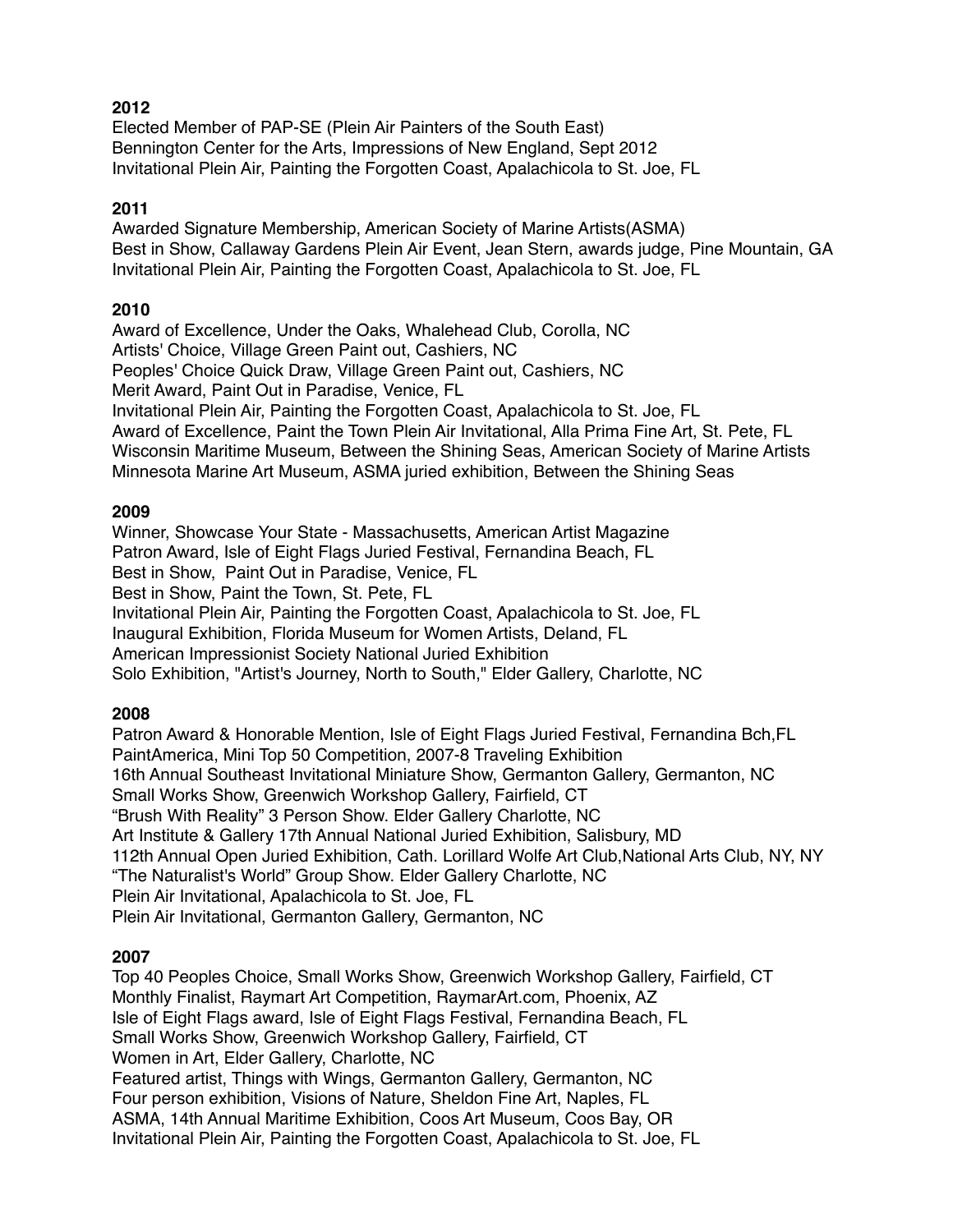Oil Painters of America, Ntl Juried Exhibition, WhistlePik Gallery, Fredericksberg, TX Hilton Head National, Walter Greer Gallery, Hilton Head, SC Two person Exhibition, A Florida State of Mind, Alla Prima Fine Art, St. Petersberg, FL Solo Exhibition and Presentation, Batte Fine Arts Center, Wingate University, Wingate, NC

### **2006**

First Place, Doug Helms Memorial Show, Union County Arts Council, Monroe, NC Honorable Mention, Atalaya Fine Art, Pawleys Island, SC Patron Purchase Award, Isle of Eight Flags Juried Festival, Fernandina Beach, FL Award of Excellence, Paint the Town Plein Air Invitational, Alla Prima Fine Art, St. Pete, FL Solo exhibition, Lois Morgan Edwards Memorial Library , Marshville, NC Invitational Show, Things with Wings, Germanton Gallery, Germanton, NC annually since 1997 Plein Air Invitational, Mountains to the Coast, Germanton Gallery, Germanton, NC Plein Air Invitational, Paint the Town, Alla Prima Fine Art, St. Pete, FL

### **2005**

Patron Purchase Award, Isle of Eight Flags Juried Festival, Fernandina Beach, FL May '05 Honorable Mention, Annual Spring into Art Competition, Charlotte Art League, Charlotte, NC Award of Excellence, Paint the Town Plein Air Invitational, Alla Prima Gallery, St. Petersburg, FL Artists' Choice 2nd Place, Mountains to the Coast Plein Air Invitational, Germanton Gallery, NC Patron Purchase Award, Florida Wildlife Exposition, Sarasota, FL Solo exhibition, Lois Morgan Edwards Memorial Library , Marshville, NC Solo Exhibition, Monroe Public Library, Monroe, NC Invitational Show, Things with Wings, Germanton Gallery, Germanton, NC annually since 1997 Plein Air Invitational, Mountains to the Coast, Germanton Gallery, Germanton, NC Plein Air Invitational, Paint the Town, Alla Prima Fine Art, St. Petersburg, FL American Impressionists Society, National Juried Exhibition, Nichols Taos Fine Art, Taos, NM National Juried Exhibition, Palm Beach Community College Humanities Gallery, Lake Worth, FL Group Exhibition, Elements and Facades - The Group of Eight, Chamb of Commerce, Ocala, FL Invitational Exposition, Florida Wildlife and Plein Air Expo, Sarasota, FL Southeast Invitational, Germanton Gallery, Germanton, NC annually since 1995

## **2004**

Merit Award, Annual Fall into Art Competition, Charlotte Art League, Charlotte, NC Patron Purchase Award, Isle of Eight Flags Juried Festival, Fernandina Beach, FL Award of Distinction, Annual Florida Competition, Center for the Arts, Bonita Springs, FL Purchase Award, Florida Wildlife Exposition, Lakeland, FL Solo exhibition, Lois Morgan Edwards Memorial Library, Marshville, NC Group exhibition, Images of the Loop - The Group of Eight, Art League of Daytona, FL National Juried Art Exhibition, Arts Center of Coastal Carolina, Hilton Head, SC Juried Art Market at Honey Horn, Coastal Discovery Museum, Hilton Head, SC Juried exhibition, Artescape Naples, Gallery Victoria, Naples, FL Invitational Exposition, Florida Wildlife and Plein Air Expo, Lakeland, FL Jan '04 (annually since '95)

#### **2003-1994**

Third Place, Fine Arts Juried Festival, Englewood, FL Mar '03 Invitational Miniature Show, Geoffrey Smith Galleries, Stuart, FL Dec '03 Invitational Miniature Show, Richard James Gallery, Charleston, SC Dec '03 Juried Art Market at Honey Horn, Coastal Discovery Museum, Hilton Head, SC Second Place, Isle of Eight Flags Juried Festival, Fernandina Beach, FL '02 Third Place, Isle of Eight Flags Juried Festival, Fernandina Beach, FL May '01 Patron Award, Isle of Eight Flags Juried Festival, Fernandina Beach, FL May '01